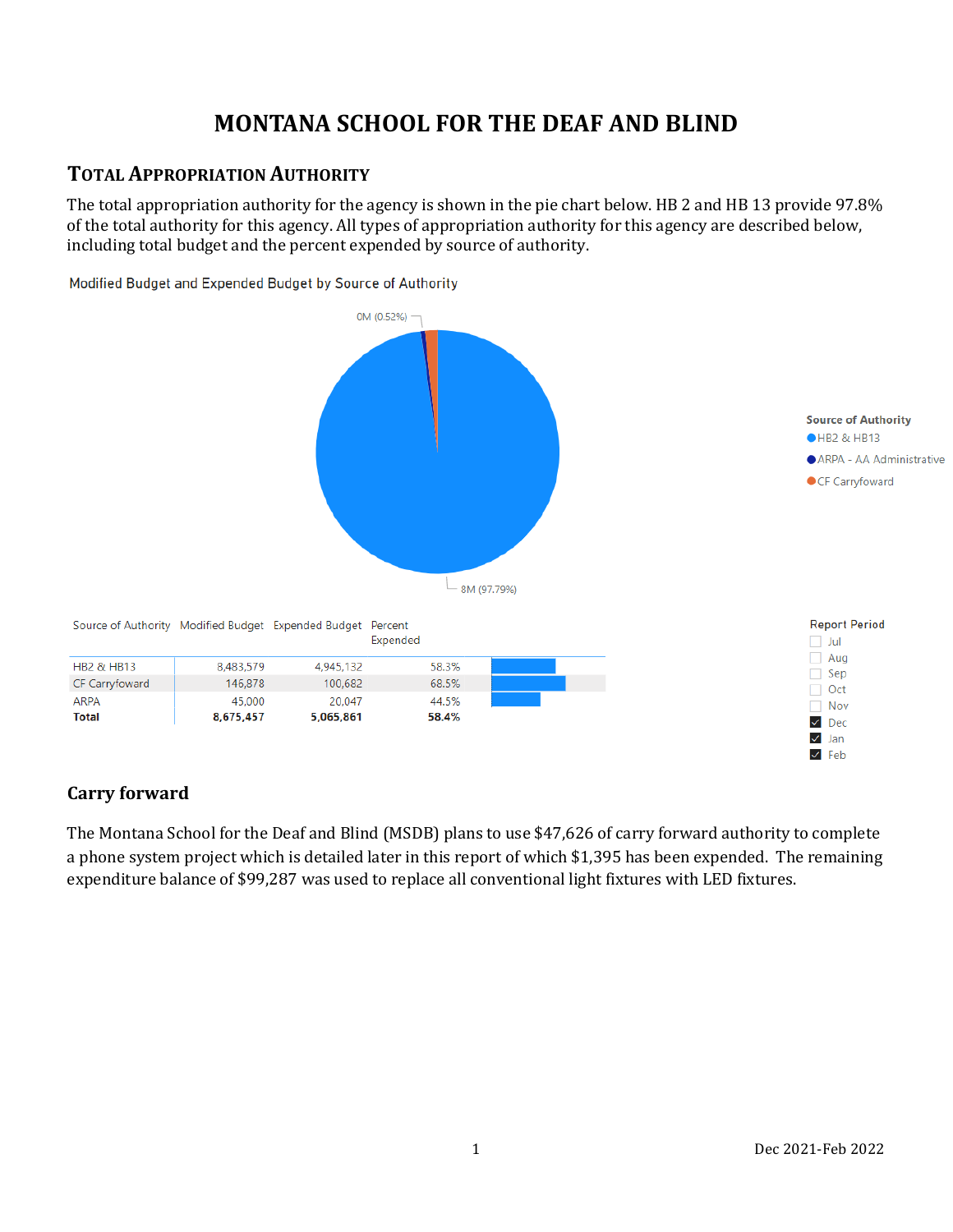#### *COVID-19 Authority*

The following chart is provided to allow the legislature to examine the funding that is available to the agency for COVID-19 impacts.



In FY 2020 MSDB was allocated \$9,677 in Elementary and Secondary School Emergency Relief (ESSER) I funds which were spent on a 360 degree camera, COVID screening for guests, swamp coolers for air circulation in the cottages, and sanitizing supplies. This was fully expended in FY 2020.

The MSDB was allocated \$58,500 in FY 2021 through the Governor's Emergency Education Relief (GEER) fund. These funds were for equipment upgrades to support remote learning during the school year, including new laptops, webcams, iPads, wireless keyboards, and software. The MSDB fully expended the allocation.

In FY 2022 HB 632 appropriated American Recovery Plan Act (ARPA) funding to the Department of Health and Human Services (DPHHS) for Epidemiology and Laboratory Capacity ELC school reopening grant. This funding,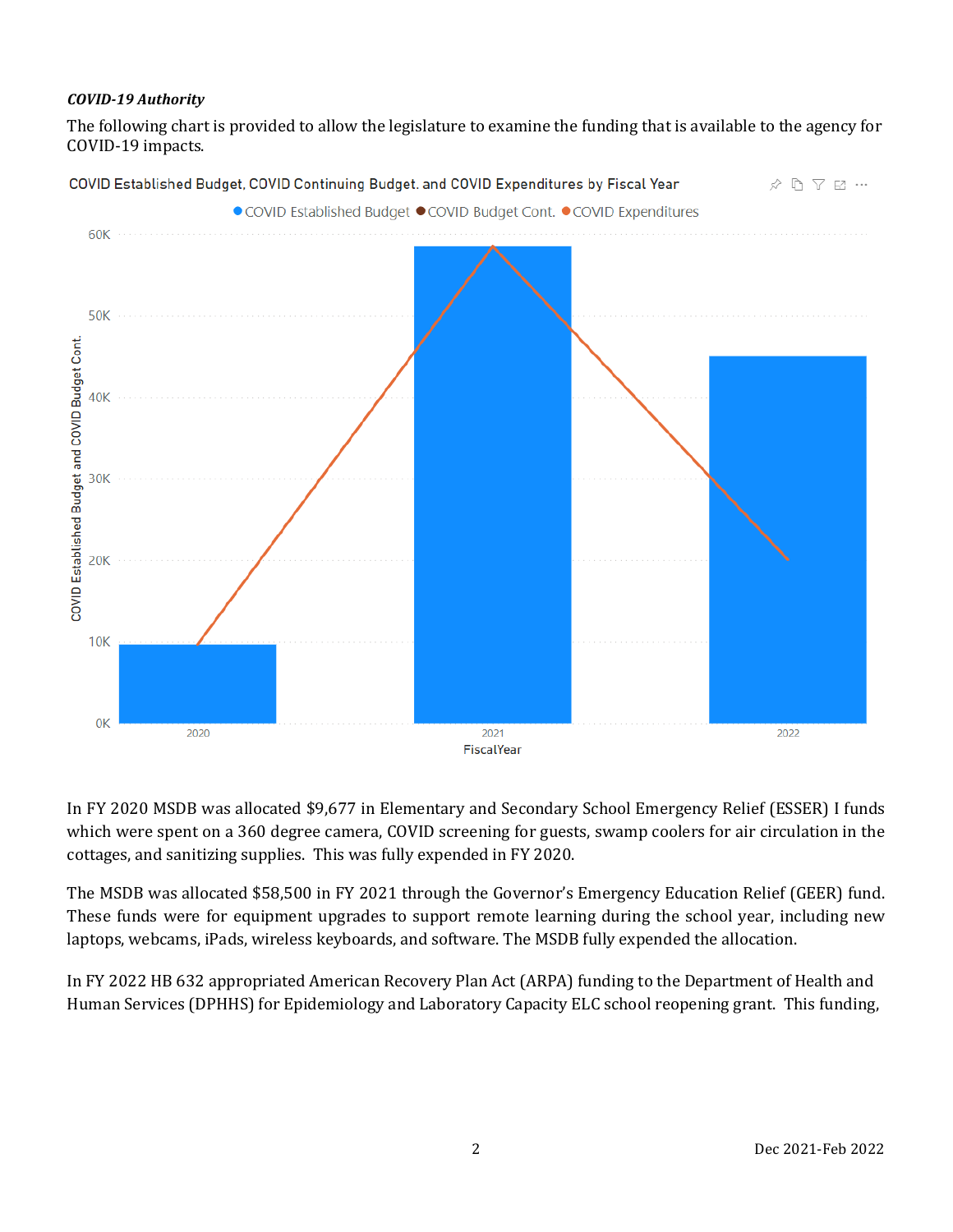of \$45,000, was allocated to the MSDB, of which 44.5% has been expended. This grant funds part of the salary for a nurse and personal protective equipment (PPE).

## **HB 2 BUDGET MODIFICATIONS**

The following chart shows the HB 2 budget as passed by the legislature, including the pay plan, and the HB 2 modified budget through February 28, 2022. Net modifications to the budget include operating plan changes from one expenditure account to another, program transfers, reorganizations, and agency transfers of authority. The positive modifications and negative modifications are shown by program, expenditure account, and fund type.

Legislative Budget Compared to Modified Budget - HB 2 Only

| Agency Name<br>▲              | December Modified March Modified<br>Budget | Budget    | Net Modifications |
|-------------------------------|--------------------------------------------|-----------|-------------------|
| □ School for the Deaf & Blind | 8.483.579                                  | 8.483.579 |                   |
| Total                         | 8.483.579                                  | 8.483.579 |                   |

| Acct & LvI 1 DESC                            | December Modified March Modified<br>Budget | Budget    | Net Modifications |  |
|----------------------------------------------|--------------------------------------------|-----------|-------------------|--|
| <b>E</b> 61000 Personal Services             | 7.494.878                                  | 7,494,878 |                   |  |
| □ 62000 Operating Expenses                   | 909,250                                    | 909,250   |                   |  |
| <b>E</b> 63000 Equipment & Intangible Assets | 50,000                                     | 50,000    |                   |  |
| □ 68000 Transfers-out                        | 1.000                                      | 1.000     |                   |  |
| ⊞ 69000 Debt Service                         | 28,451                                     | 28,451    |                   |  |

| <b>Fund Type</b>          | December<br>Modified Budget | March Modified<br><b>Budget</b> | Net Modifications |  |
|---------------------------|-----------------------------|---------------------------------|-------------------|--|
| $\boxplus$ 01 General     | 8,009,635                   | 8,009,635                       |                   |  |
| □ 02 State/Other Spec Rev | 290,927                     | 290.927                         |                   |  |
| ⊞ 03 Fed/Other Spec Rev   | 183.017                     | 183.017                         |                   |  |

The MSDB has had no budget modifications in FY 2022 to date.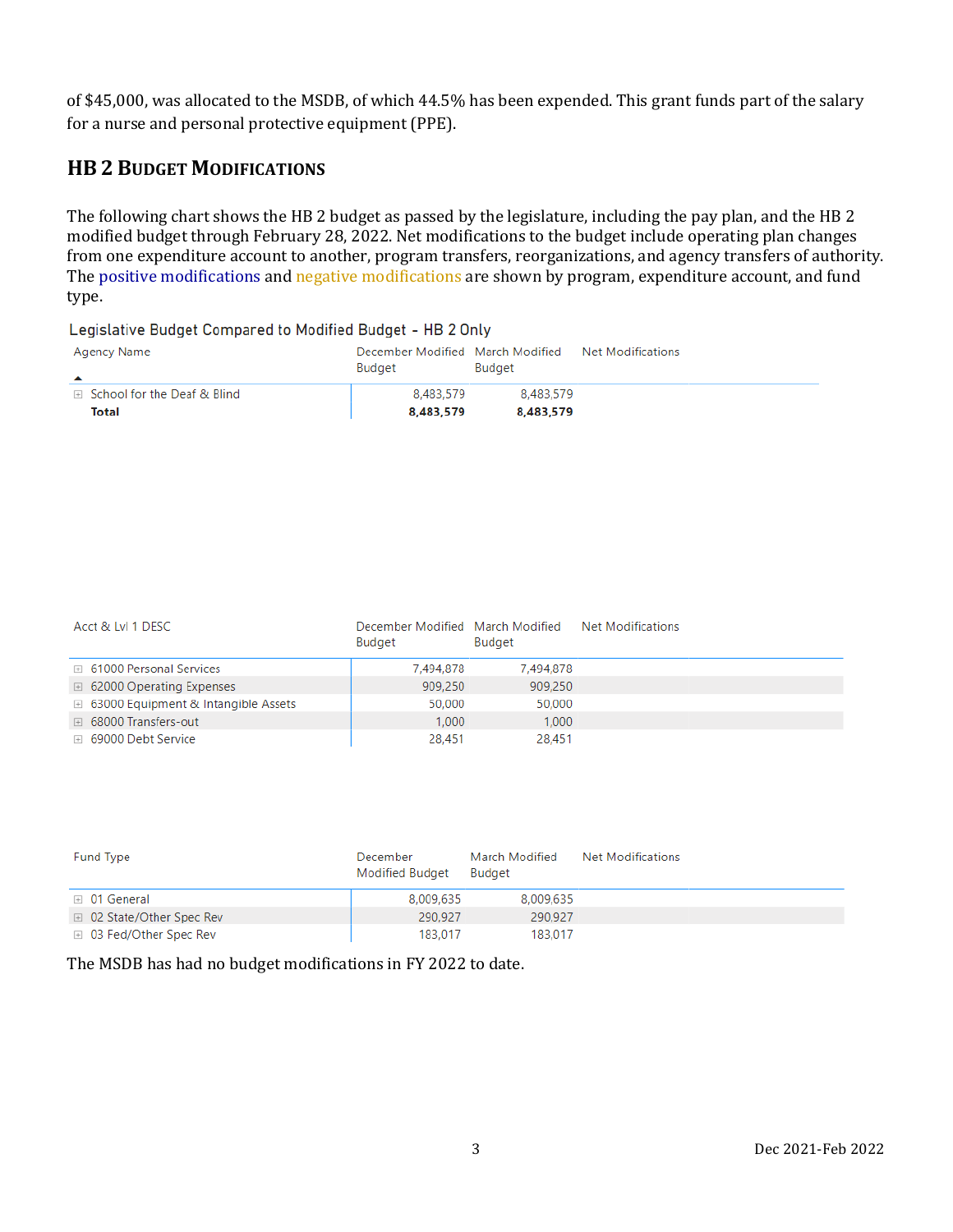## **HB 2 APPROPRIATION AUTHORITY**

#### Expended Budget and Remaining Budget by Fund Type - HB 2 Only



|                | Program Name             |           | Modified Budget Expended Budget Percent | Expended |       |
|----------------|--------------------------|-----------|-----------------------------------------|----------|-------|
|                | E ADMINISTRATION PROGRAM | 615,999   | 396,694                                 |          | 64.4% |
| $\boxplus$     | <b>EDUCATION</b>         | 5,441,743 | 3.059.571                               |          | 56.2% |
| $\overline{+}$ | <b>GENERAL SERVICES</b>  | 622,010   | 455.383                                 |          | 73.2% |
| $\pm$          | <b>STUDENT SERVICES</b>  | 1,803,827 | 1.033.485                               |          | 57.3% |
|                | Total                    | 8.483.579 | 4,945,132                               |          | 58.3% |

In total, the MSDB's HB 2 authority with all funds is \$8.5 million, of which the agency had expended \$4.9 million or 58.3% through the end of February.

By fund type, MSDB's modified HB 2 budget consists of \$8.0 million in general fund, \$290,927 in state special funds, and \$183,017 in federal funds. As of February 28, the agency had expended 60.0% general fund authority, 23.4% state special authority and 38.0% of total federal authority.